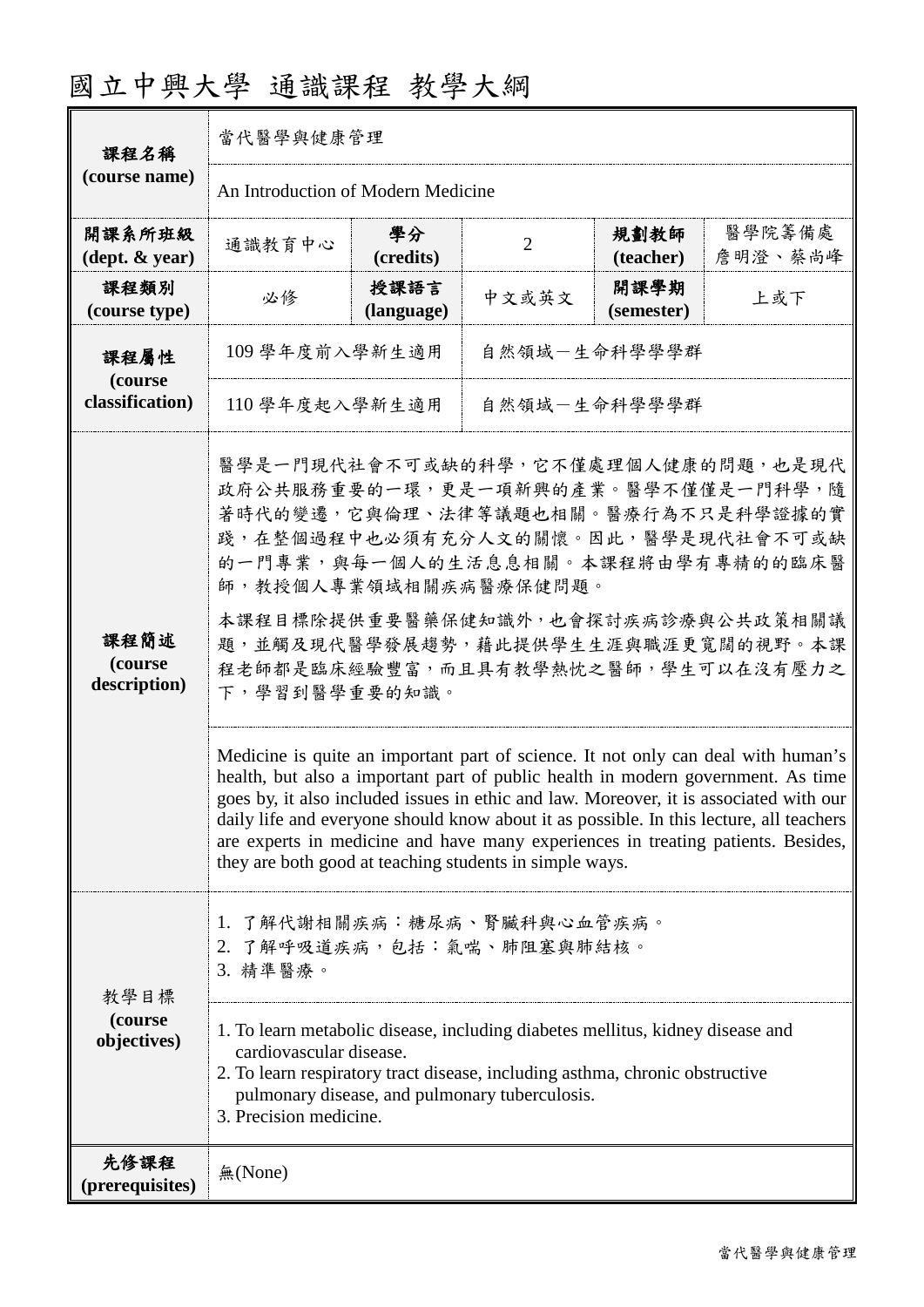| 核心能力配比 (六項加總 100%)<br>(core learning outcomes)                                                                                                                                                                                                                                                                                                                                                                                                                                                                 |  |                                 |                     |         |
|----------------------------------------------------------------------------------------------------------------------------------------------------------------------------------------------------------------------------------------------------------------------------------------------------------------------------------------------------------------------------------------------------------------------------------------------------------------------------------------------------------------|--|---------------------------------|---------------------|---------|
| 人文素養 30%   科學素養 40%   溝通能力 10%   創新能力 0%   國際視野 20%                                                                                                                                                                                                                                                                                                                                                                                                                                                            |  |                                 |                     | 社會關懷 0% |
| 教學方法 (teaching methods)                                                                                                                                                                                                                                                                                                                                                                                                                                                                                        |  |                                 | 學習評量方式 (evaluation) |         |
| 課程授課、發表                                                                                                                                                                                                                                                                                                                                                                                                                                                                                                        |  | 期中報告 35%<br>期末報告 35%<br>課堂參與30% |                     |         |
| 授課內容(單元名稱與內容、習作 / 考試進度、備註)<br>(course content and homework / tests schedule)                                                                                                                                                                                                                                                                                                                                                                                                                                   |  |                                 |                     |         |
| "什麼?我洗腎了,我不想活了!"談腎臟之替代療法治療(洗腎)<br>1.<br>"臺灣是洗腎王國"臺灣洗腎病人高居全世界第一的原因<br>2.<br>3.<br>器官移植概論一從腎臟移植談起<br>"好多人去境外買器官?不行嗎?"境外器官移植之倫理與法規議題<br>4.<br>5.<br>"為什麼老人尿尿這麼久啊"泌尿科疾病與治療<br>"新生活怎麼那麼多問題啊我以後不要生小孩好了"兒科學概論<br>6.<br>7.<br>"臺灣這麼多三高,會怎樣嗎?"談三高:高血壓、高血糖、高血酯<br>"先算命,再看病?這麼神?"談精準醫療<br>8.<br>9.<br>"什麼是轉譯醫學,有轉錄醫學嗎?" 初談轉譯醫學<br>了解呼吸系統常見症狀,咳、喘、痰<br>10.<br>11.<br>面對生命末期一安寧緩和簡介<br>12. 二十一世紀國病一肺癌<br>13. 病毒性肺炎一從流感到新冠肺炎<br>14. 結核病一跨越古今的傳染病<br>15. 生命的殺手一肺炎<br>16. "喘不過來"一談呼吸衰竭<br>17. "氣喘病人一定會喘嗎?"認識氣喘<br>18. 菸害防制與肺阻塞 |  |                                 |                     |         |
| 教科書與參考書目(書名、作者、書局、代理商、説明)<br>(textbook & other references)                                                                                                                                                                                                                                                                                                                                                                                                                                                     |  |                                 |                     |         |
| 臨床醫學概論、Harrison's Principles of Internal Medicine (哈里遜內科學)                                                                                                                                                                                                                                                                                                                                                                                                                                                     |  |                                 |                     |         |
| 課程教材(教師個人網址請列在本校內之網址)<br>(teaching aids & teacher's website)                                                                                                                                                                                                                                                                                                                                                                                                                                                   |  |                                 |                     |         |
| 無                                                                                                                                                                                                                                                                                                                                                                                                                                                                                                              |  |                                 |                     |         |
| 課程輔導時間<br>(office hours)                                                                                                                                                                                                                                                                                                                                                                                                                                                                                       |  |                                 |                     |         |
| 另行公告                                                                                                                                                                                                                                                                                                                                                                                                                                                                                                           |  |                                 |                     |         |